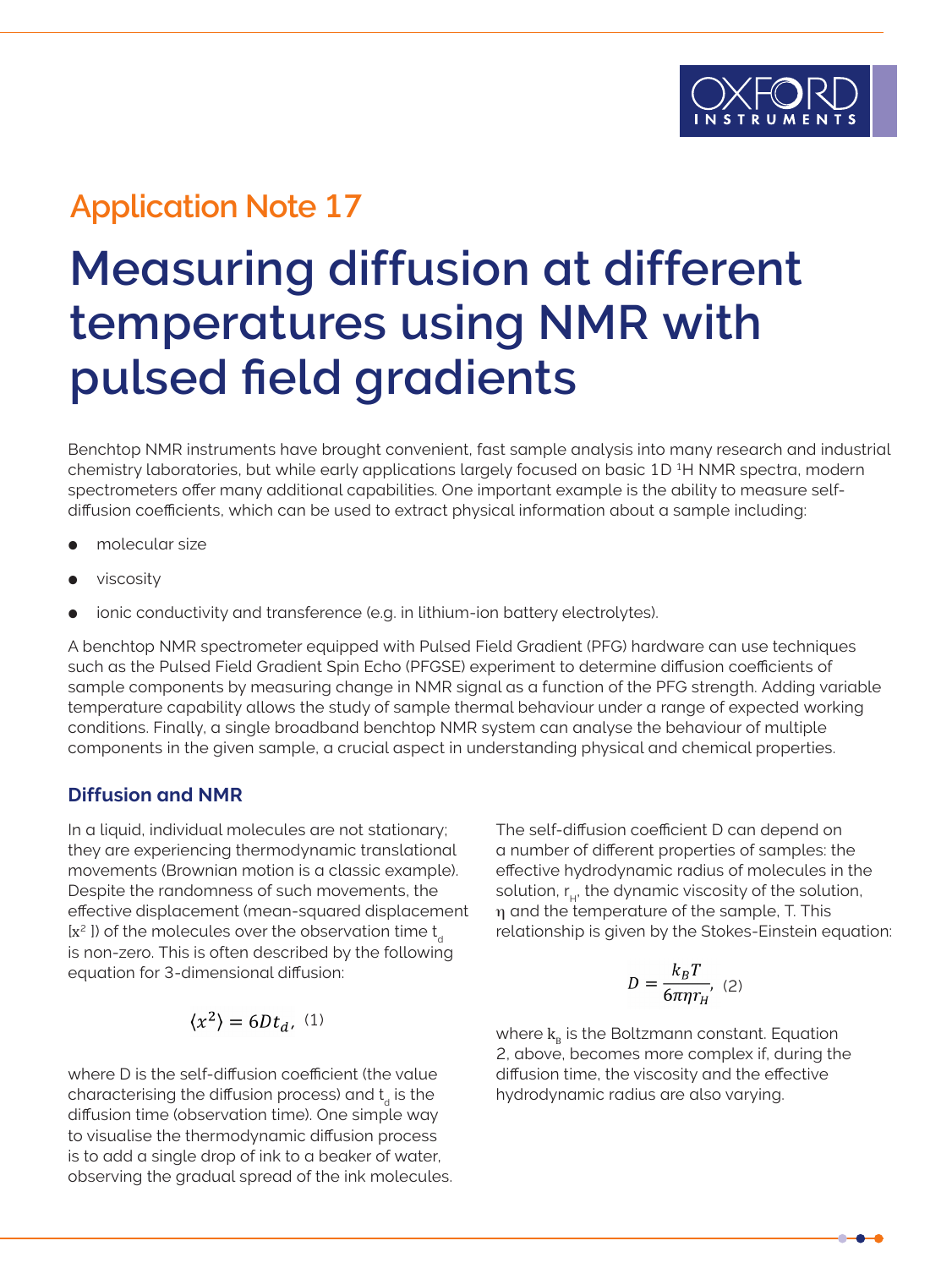NMR using pulsed field gradients can measure the diffusion coefficients of the various components in a sample. A PFG is exactly as the name suggests, a pulse of magnetic field that has a varying strength (a gradient) along a specific axis relative to the sample. When we apply a gradient pulse to a sample, we encode information (phase) into each molecule dependent on its position in the sample. Each part of the sample experiences a slightly different magnetic field due to the presence of the gradient. If we immediately applied an equal but opposite gradient pulse, we would encode the opposite of that information into those molecules and return them to their initial state.

However, if we instead waited a defined time, Δ, between the two gradient pulses, then those molecules would move slightly because of selfdiffusion and would experience a slightly different magnetic field than they did initially. Therefore, they would not revert to their initial states. As shown in figure 1, the result is a phase difference in respect to the time of the first and second gradient pulses.

We can use this spatial encoding and the resulting phase differences to measure the self-diffusion coefficient of the molecules in solutions.



Figure 1: The effect on the phase of molecules in solution due to applying two gradient field pulses with a) no delay between pulses and b) a delay of Δ between pulses.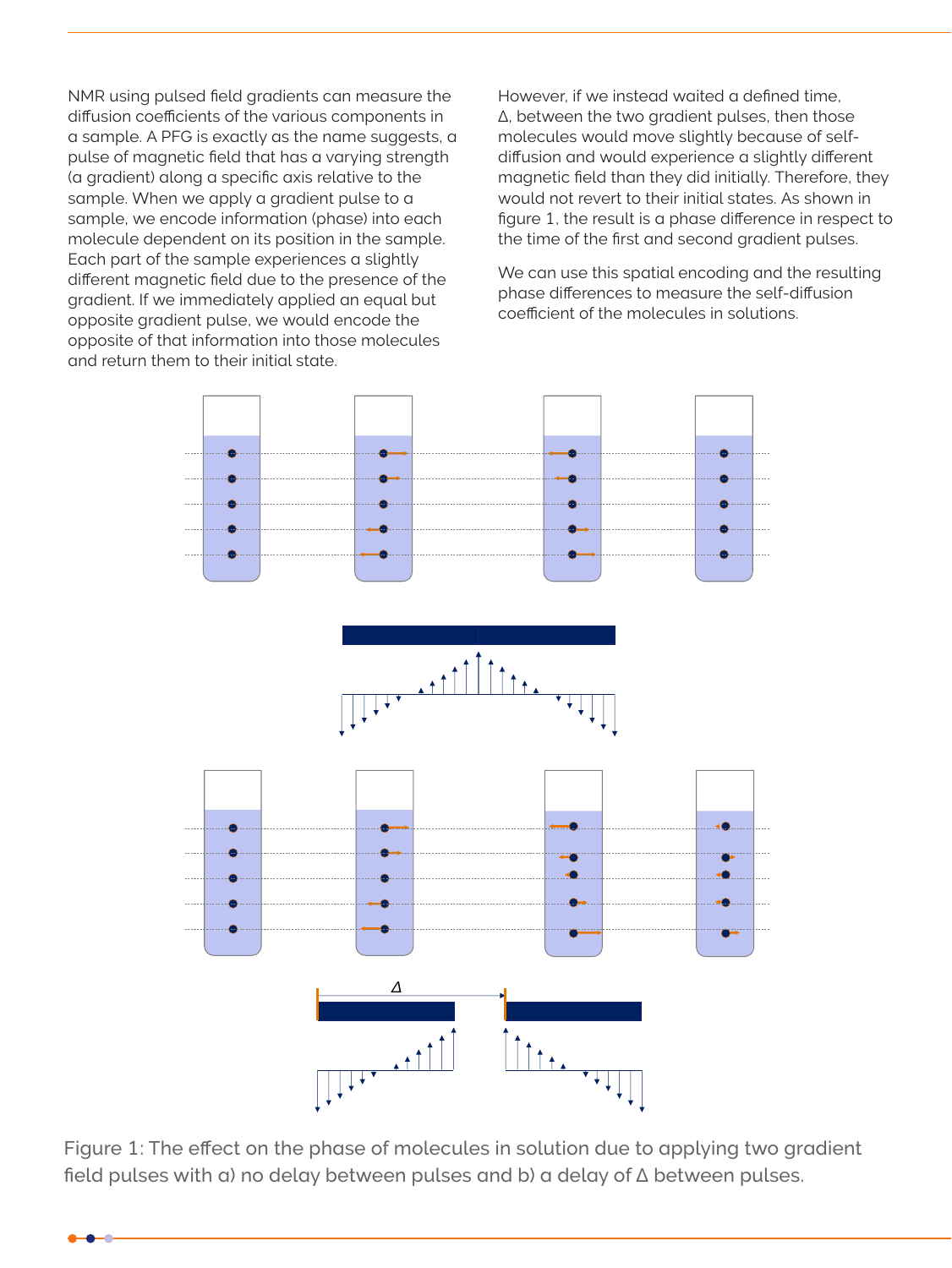#### **The PFGSE experiment**

The Pulsed Field Gradient Spin Echo experiment is a convenient method for measuring diffusion by NMR. In this experiment, pulsed field gradients are applied to the sample and varied in intensity. The pulse sequence diagram can be seen below.

As shown in Figure 2, the experiment consists of 90° and 180° hard RF-pulses (orange) each of which is followed by a PFG pulse (blue). The PFG pulses have identical duration (δ) and intensity, which is varied during the experiment. Molecular diffusion induces its effect during the diffusion delay (Δ).

As the gradient strength increases, the signal is attenuated due to the changing phase difference between molecules after the first and second gradient pulses.

The attenuation can be related to the diffusion constant using the Stejskal-Tanner equation [1], one form of which can be seen below:

$$
\ln(I/I_0) = -\left[\gamma^2 \delta^2 G^2 \left(\Delta - \frac{\delta}{3}\right)\right] D = -bD \quad (3)
$$

I and  $I_0$  are integrals of the spectral peaks with and without the applied gradient, respectively, D is the diffusion coefficient, and G is the gradient strength, while the remaining values are constant in the experiment ( $\Delta$  is the diffusion delay,  $\delta$  is the PFG pulse duration, and Y is the gyromagnetic ratio of the nucleus being measured). As a result, a plot of the natural logarithm of the peak intensities versus b-value allows a straightforward determination of the diffusion coefficient (D) from the slope of the diffusion decay.



Figure 2: Pulse sequence diagram of the PFGSE experiment. Rectangular hard pulses are shown in orange, and pulsed field gradients are in blue. Δ is the diffusion delay, while denotes the duration of the gradient pulses.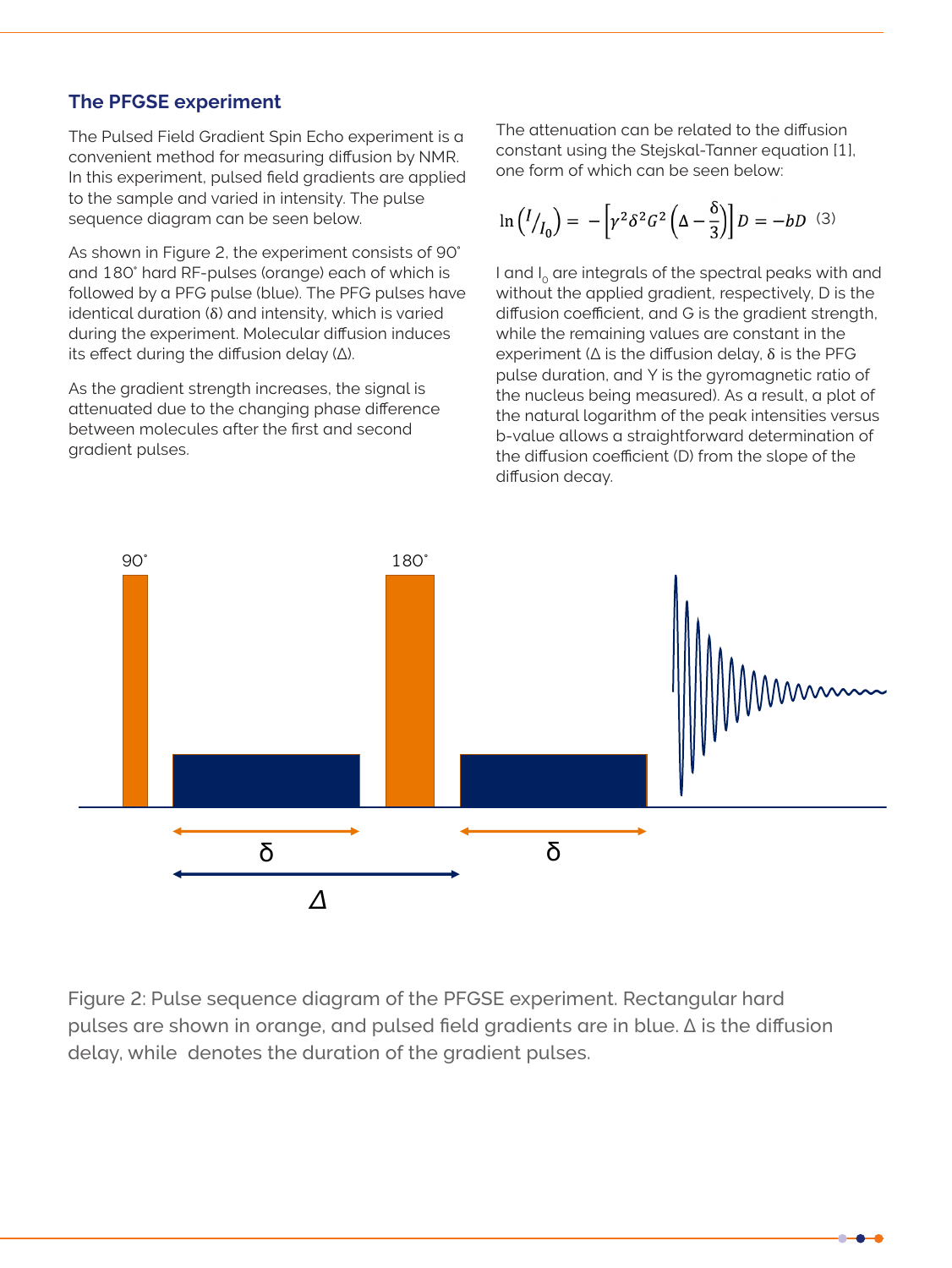#### **A simple example**

To demonstrate this concept, we used a simple example of the self-diffusion measurement of water. A PFGSE experiment was performed on a sample of neat water using fixed values for the PFG duration and diffusion delay, while the gradient field strength was gradually increased from 10 to 100% of the full gradient strength (for this instrument the maximum gradient strength was 0.3 T/m).

To demonstrate temperature dependence of the diffusion coefficient, the experiment was performed at two different temperatures, 18.7 °C and 68.2 °C. The resulting stacked spectra from these experiments are shown in figure 3.



Figure 3: Stacked PFGSE spectra for water collected at varying pulsed field gradient strengths for samples at 18.7°C and 68.2°C.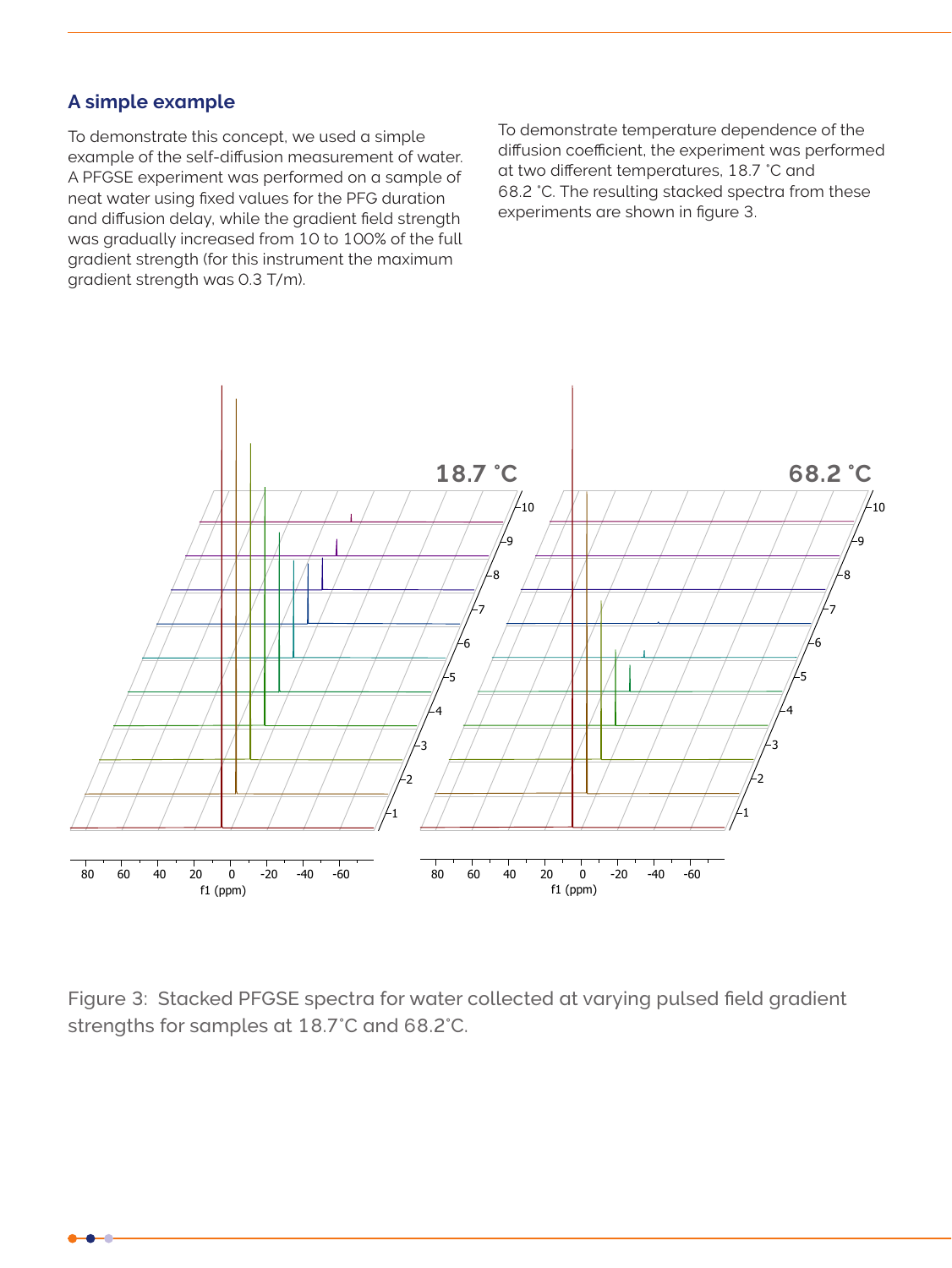From these stacked plots it is immediately obvious that increasing gradient field strength causes a significant attenuation of signal intensity, as expected. The temperature effect is also very clear: the high temperature experiment shows completely suppressed signal at a relatively low gradient field strength. To calculate the diffusion coefficients, the peak areas from these stacked plots were determined and Stejskal-Tanner plots created as shown in figure 4.

From these plots, the self-diffusion coefficient for water at the two different temperatures can be extracted from the negative of the slope as described above. In table 1, the measured values of the self-diffusion coefficient are compared with those found in the literature for water [2], with excellent agreement.



Figure 4: Graphs showing A) the variation of spectral peak area as a function of gradient field strength and B) the Stejskal-Tanner relationship for water at two different temperatures.

| Temp (°C) | $D_{\text{measured}}$ ( $\times$ 10 <sup>-9</sup> m <sup>2</sup> /s) | $D_{reference}$ ( $\times$ 10 <sup>-9</sup> m <sup>2</sup> /s) |
|-----------|----------------------------------------------------------------------|----------------------------------------------------------------|
| 18.7      | 1.96                                                                 | 1.95                                                           |
| 68.2      | 5.44                                                                 | 5.45                                                           |